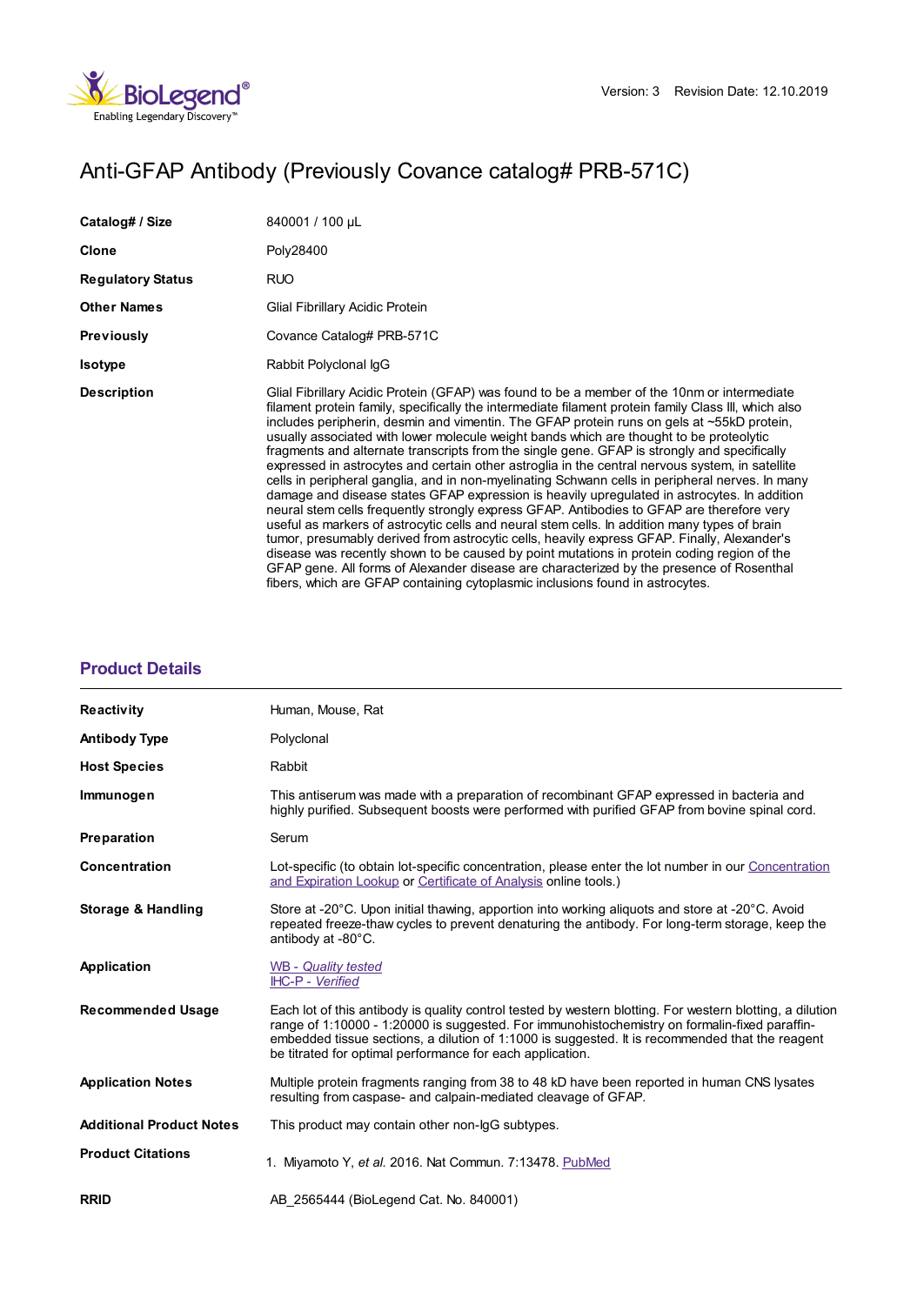# **[Antigen](https://www.biolegend.com/fr-ch/products/anti-gfap-antibody-11056?pdf=true&displayInline=true&leftRightMargin=15&topBottomMargin=15&filename=Anti-GFAP Antibody.pdf#antigenDetails) Details**

| <b>Structure</b>          | GFAP is a 432 amino acid protein with a molecular mass of $\sim$ 50 kD.                                                                                                                                                                                                                             |
|---------------------------|-----------------------------------------------------------------------------------------------------------------------------------------------------------------------------------------------------------------------------------------------------------------------------------------------------|
| <b>Distribution</b>       | Tissue distribution: GFAP is expressed by numerous cell types of the central nervous system<br>(CNS) including astrocytes, ependymal cells, and Bergmann glia cells (protoplasmic astrocyte).<br>GFAP is expressed in cells lacking fibronectin.<br>Cellular distribution: Cytoskeleton and cytosol |
| <b>Function</b>           | GFAP is a class III intermediate filament and a structural constituent of the cytoskeleton. It is a<br>cell-specific marker that is used to distinguish astrocytes from other glial cells during the<br>development of the CNS.                                                                     |
| <b>Cell Type</b>          | Astrocytes                                                                                                                                                                                                                                                                                          |
| <b>Biology Area</b>       | Cell Biology, Neuroscience, Neuroscience Cell Markers                                                                                                                                                                                                                                               |
| <b>Molecular Family</b>   | Intermediate Filaments                                                                                                                                                                                                                                                                              |
| <b>Antigen References</b> | 1. van Bodegraven EJ, et al. 2019. Glia. 67:1417-1433.<br>2. Pekny M, et al. 2019. Neurosci Lett. 689:45.<br>3. Hol EM, et al. 2017. Cold Spring Harb Perspect Biol. 9(12).                                                                                                                         |
| Gene ID                   | 2670                                                                                                                                                                                                                                                                                                |

## **Related [Protocols](https://www.biolegend.com/fr-ch/products/anti-gfap-antibody-11056?pdf=true&displayInline=true&leftRightMargin=15&topBottomMargin=15&filename=Anti-GFAP Antibody.pdf#productRelatedProtocols)**

[Western](https://www.biolegend.com/protocols/western-blotting-protocol/4269/) Blotting Protocol

[Immunohistochemistry](https://www.biolegend.com/protocols/immunohistochemistry-protocol-for-paraffin-embedded-sections/4256/) Protocol for Paraffin-Embedded Sections

#### **Other [Formats](https://www.biolegend.com/fr-ch/products/anti-gfap-antibody-11056?pdf=true&displayInline=true&leftRightMargin=15&topBottomMargin=15&filename=Anti-GFAP Antibody.pdf#productOtherFormats)**

Anti-GFAP

### **Product Data**



Western blot of anti-GFAP antibody (Poly28400). Lane 1, 4: Molecular weight marker; Lane 2: 20 µg of mouse brain lysate; Lane 3: 20 µg of rat brain lysate; Lane 5: 20 µg of human brain lysate. The blot was incubated with a 1:20000 dilution of the primary antibody overnight at 4°C, followed by incubation with donkey anti-rabbit IgG antibody (Cat. No. 406401). Enhanced chemiluminescence was used as the detection system.